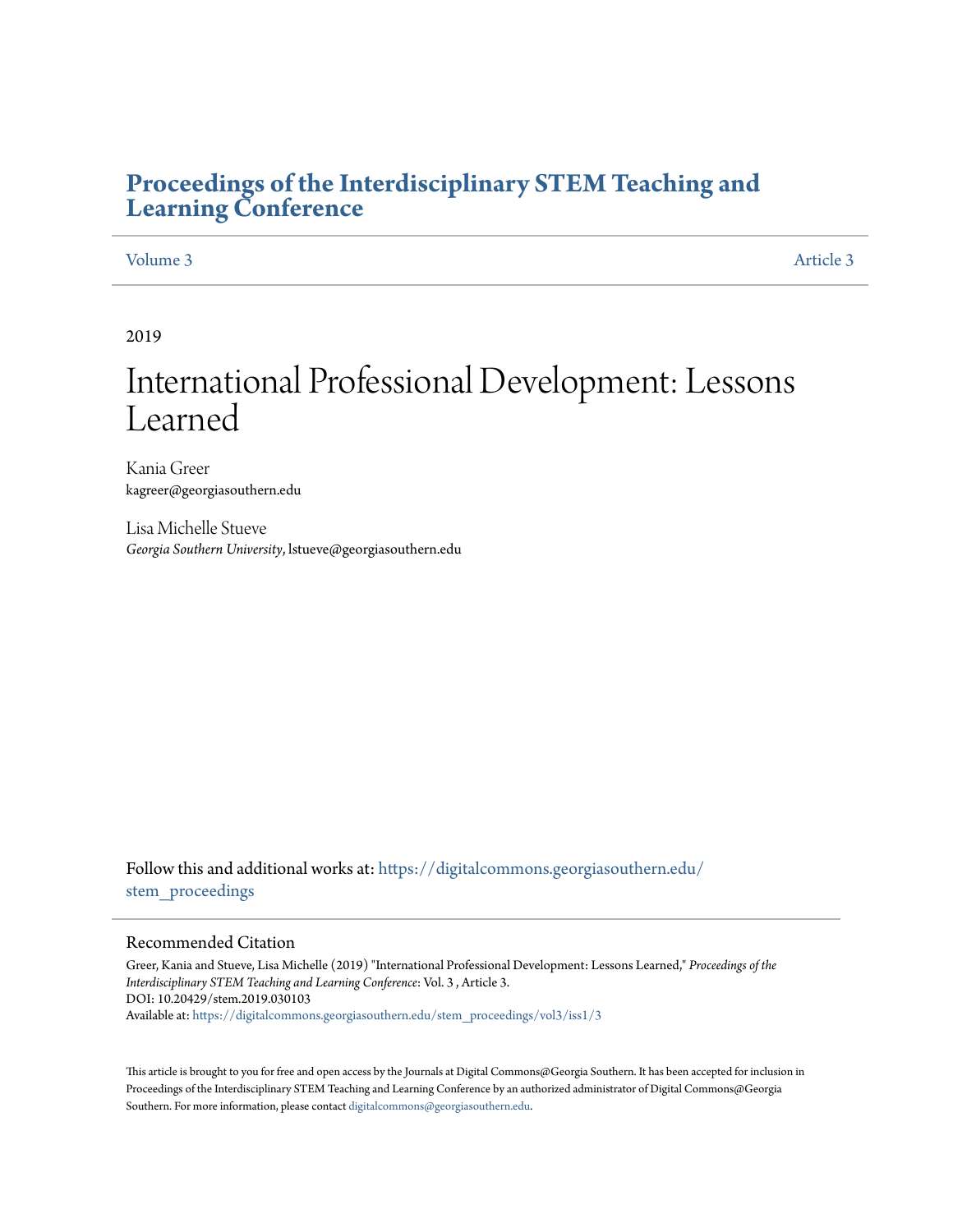# International Professional Development: Lessons Learned

#### **Abstract**

In 2016 Georgia Southern University Institute for Interdisciplinary STEM Education (i 2 STEM e ) was approached by a collaborative group of educators from India now living in the US. They noticed a need for teachers in India to have access to the Interdisciplinary STEM Education pedagogical techniques through focused professional development. Over the course of the next two years, the partnership developed and in September 2016 the first group of educators in India was given a professional development opportunity around the concepts of Authentic Teaching, including place-based education, problem based learning, and project based learning. This paper will discuss the approach the educators delivering the professional development took, the barriers and successes to implementing professional development in a new cultural setting, and the next steps to be taken. It is hoped that this information will provide future providers of PD, who are working outside their country of residence, with insights and ideas on working with a culturally different and diverse educational setting.

#### **Keywords**

international professional development

**Creative Commons License [Creative](http://creativecommons.org/licenses/by/4.0/) This work is licensed under a** [Creative Commons Attribution 4.0 License.](http://creativecommons.org/licenses/by/4.0/) Attribution 4.0 License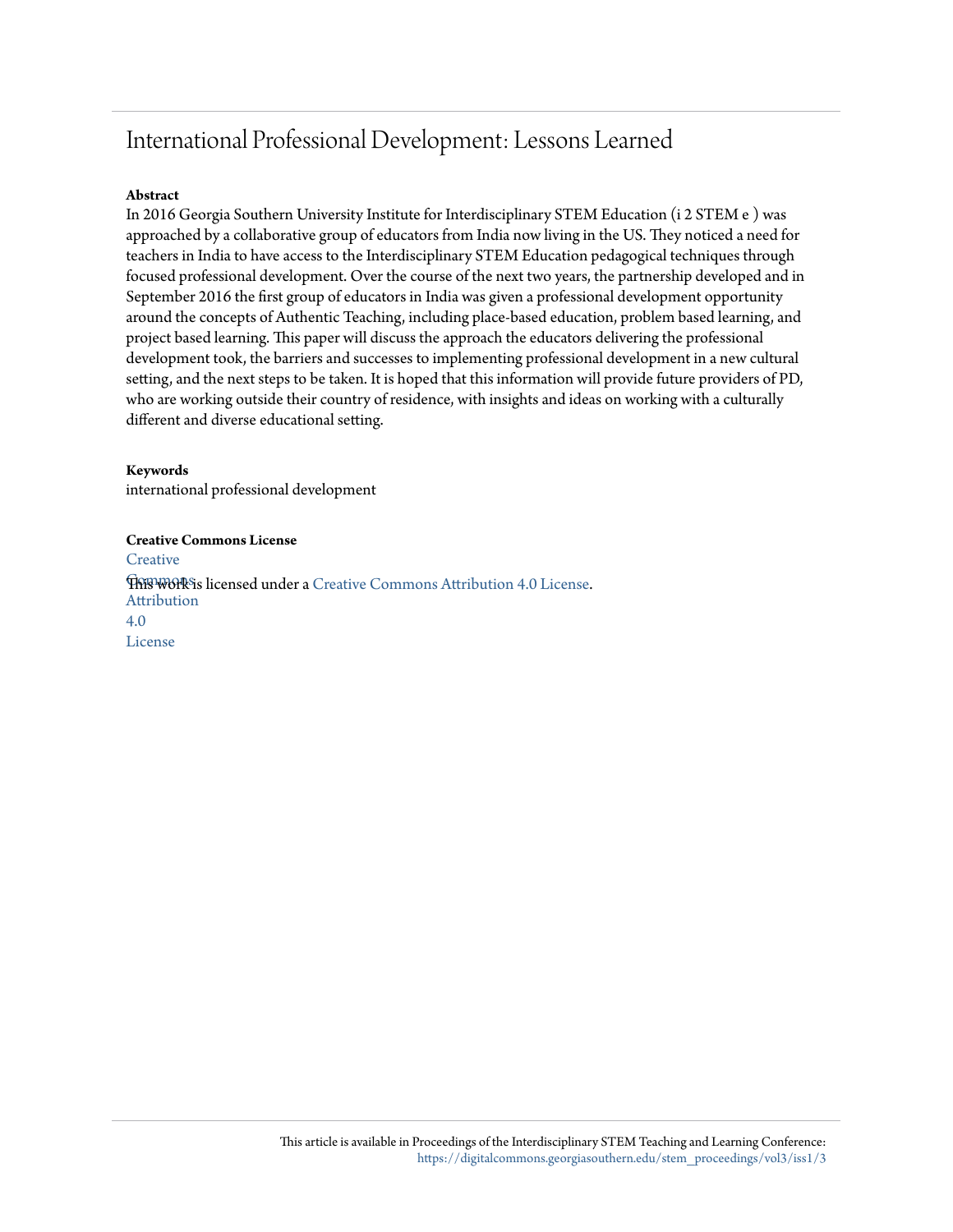RUNNING HEAD: International Professional Development: Lessons Learned

International Professional Development: Lessons Learned Kania A. Greer *Georgia Southern University* Lisa M. Stueve *Georgia Southern University*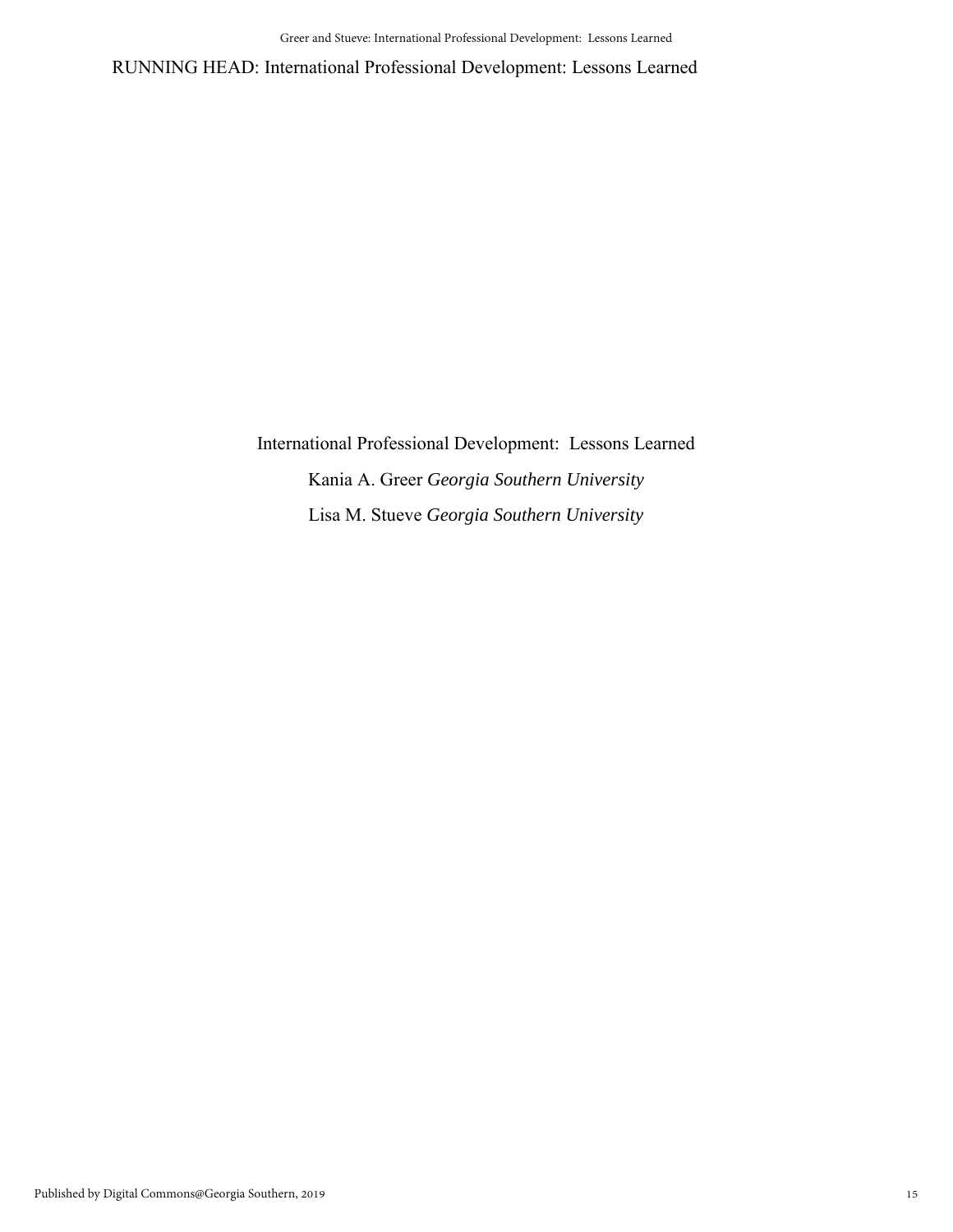#### **Introduction**

In 2016 Georgia Southern University Institute for Interdisciplinary STEM Education (i<sup>2</sup>STEM*<sup>e</sup>* ) was approached by a collaborative group of educators from India now living in the US. They noticed a need for teachers in India to have access to the Interdisciplinary STEM Education pedagogical techniques through focused professional development. Over the course of the next two years, the partnership developed and in September 2016 the first group of educators in India was given a professional development opportunity around the concepts of Authentic Teaching, including place-based education, problem based learning, and project based learning. This paper will discuss the approach the educators delivering the professional development took, the barriers and successes to implementing professional development in a new cultural setting, and the next steps to be taken. It is hoped that this information will provide future providers of PD, who are working outside their country of residence, with insights and ideas on working with a culturally different and diverse educational setting.

#### **Literature Review**

There is no denying the potential impact of quality professional development experiences on teacher practice nor that professional development can come in a variety of settings. One such setting is international exchange programs which can provide teachers with the opportunities to work outside of their comfort zones, however, exchange programs can also provide researchers with the opportunity to provide professional development to culturally diverse participants. Much research has been done on the effects of international exchange programs for teachers during their pre-service training [1,3,4,6] and most concludes international exchange experiences can heighten cultural awareness, improve cultural sensitivity, and provide self-reflection opportunities [4,6] for teachers. Leutwyler [4] reports school administrators are cited saying that teachers who have participated in international experiences are much more likely to be culturally sensitive, have a greater degree of self-efficacy, and are more confident in their teaching. What has not been studied is the impact of an international exchange experience on inservice teacher practice. This is difficult to do in most cases of providing professional learning because the time commitment involved in the follow up of implementation but becomes even more difficult when looking at international exchange experiences.

When these exchange experiences follow the tenets of high quality professional development and include a reform focus, a consistent duration, collaborative participation, active learning, consistency and a focus on content, as suggested by Desimone, Porter, Garet, Yoon, and Birman  $[2]$ , it stands to reason teacher practice should improve. However, few long-term studies have been conducted with teachers who participated in international teaching experiences. Therefore it is unknown, what the long-term impacts are of such programs on teacher practice. In addition, while most study abroad programs focus on individual participant experience, there is a need to discover if there are any "common reflections and observations" [1] from teachers, which requires "inquiries of greater depth and breadth" into their experiences.

In our increasingly global society, these skills and traits could be of great value to teachers especially those who have limited opportunities to interact with different cultures and communities. However, whether teacher participants change teaching practice remains to be seen.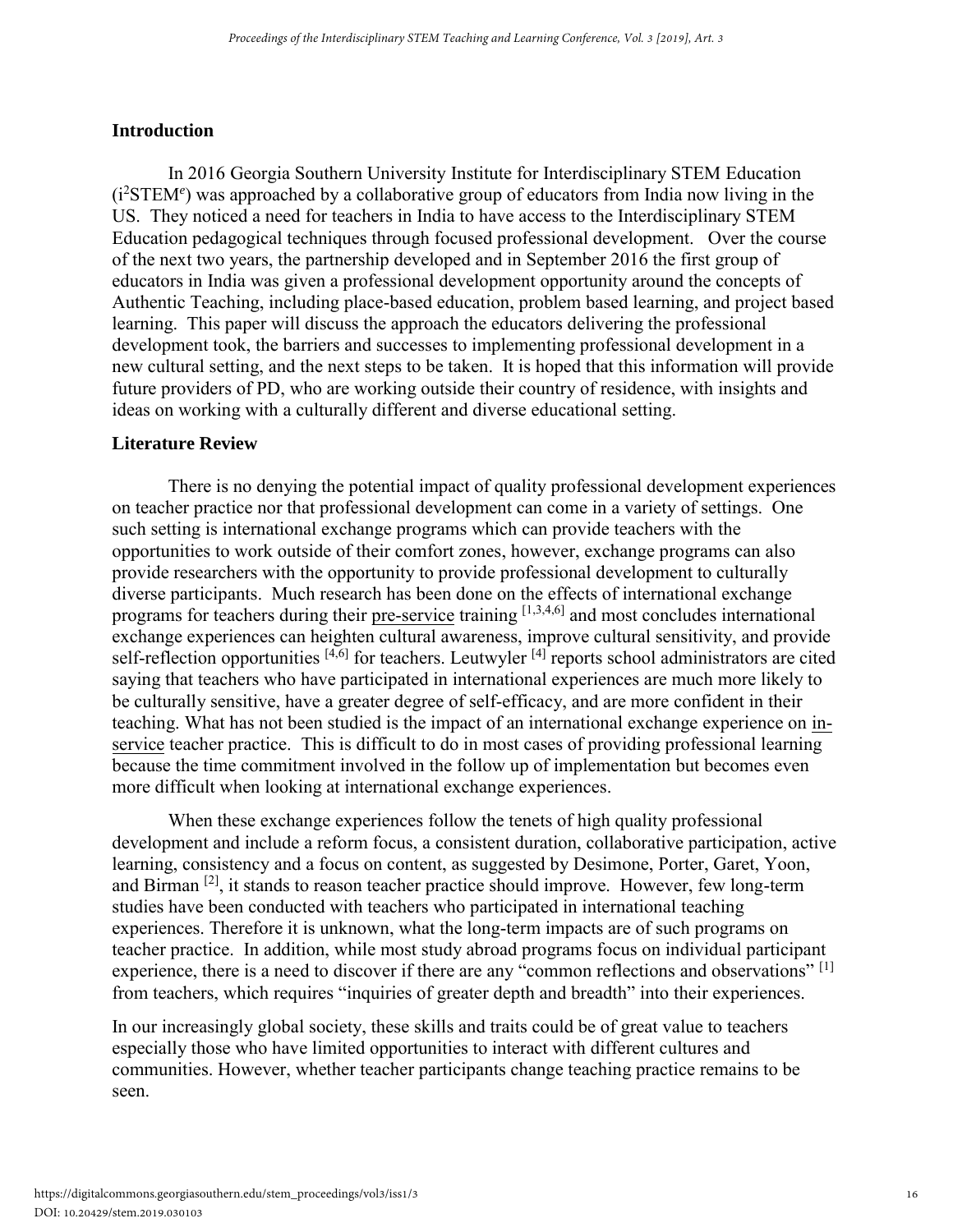When first approached to develop the collaborative with India, researchers were told that Indian education was not keeping pace with the United States in Interdisciplinary STEM education, particularly in the areas of critical thinking and problem solving. The opinions of the educators who approached the researchers were that students in India were smart, knowledgeable, and graduating and obtaining professional degrees but were not able to apply their basic knowledge to critically solve problems of a more complex nature. In other words, if it required skills application in critical thinking and in looking at a problem from multiple lens, students floundered and were struggling despite having the "book" knowledge.

During an initial two-week trip to India, faculty educators were asked to implement professional development on authentic teaching practices to Indian teachers in four states. Each professional development experience lasted approximately one day. During that time, a focus on place-, problem-, and project- based learning was used to open the dialogue with educators and government officials about the work towards a shift in pedagogy in the United States and how this shift might benefit educators in India. The audience was primarily government officials, higher education and private school administrators and teachers. All the PD was conducted in English as all teachers speak English because that is the language of all formal education in India. The first step was to develop a common understanding of the practices of project-, problem-, and place-based education with the teachers.

#### **Authentic Teaching Practices**

#### Project-based Education

While project-based and problem-based are often used interchangeably, a key difference between the two is project-based can be even less structured than problem-based, as there is no set outcome, and allows for students to demonstrate learning in a variety of ways [10]. Project-based learning often focuses on problems with no simple solutions which can be derived from controversial or significant issues that appeal to the student. Done correctly, project-based learning uses extended inquiry <sup>[10]</sup> to allow students to work on projects throughout the learning process rather than as an extension of learning in the classroom. All learning is focused around a "driving question" <sup>[10]</sup> that is consistently referred to throughout the learning. However, in practice, project-based learning is typically discipline specific and falls within the parameters set by the teacher.

#### Problem-based Education

Another method, which can be used in conjunction with place-based education, or as a standalone, is problem-based learning. Problem-based learning focuses on having students seek to address ill-structured, open-ended "messy" real-world problems. Students are given a problem at the beginning of the learning process [9] and work in cooperative teams to address the problem and construct knowledge together. Resources are provided by the teacher after the students have had the opportunity to engage with the problem and are designed to assist the student with problem solving. By focusing on real-world scenarios students can make connections between learning future professional practice. The problems are open-ended meaning that students will likely not solve the problem in one semester as the learning itself is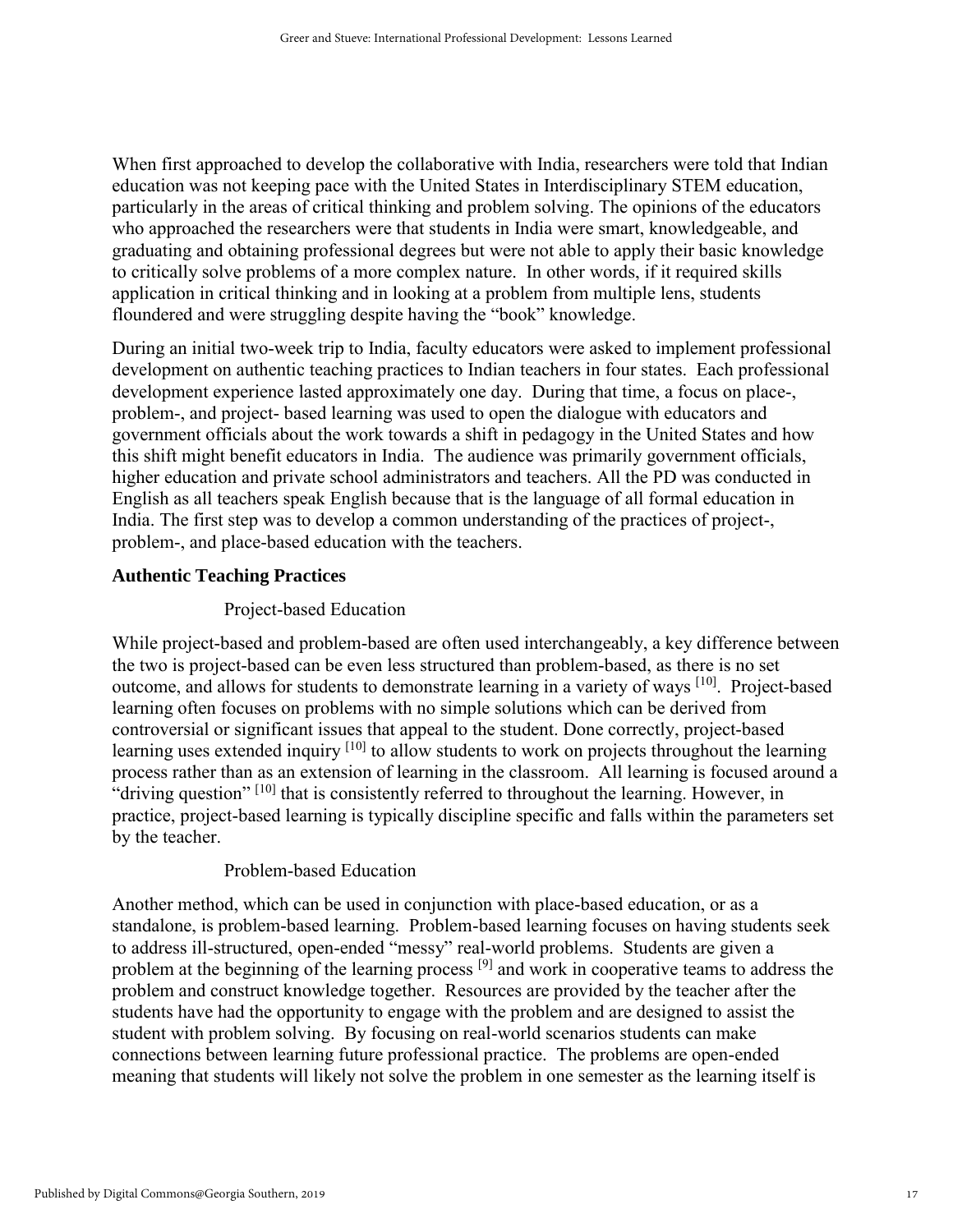the major output of this type of approach  $[9]$ . However, there is still some structure provided by the teacher and a set outcome (research presentation) expected.

### Place-based Education

A third authentic teaching strategy which can be used in conjunction with project - and problembased education is through place-based education because it lends itself to the idea of students becoming a part of a community focused on the problems of today rather than passive observers. It involves asking questions that impact the student's place, whether that be the classroom, school, or community in which they live  $[7, 8]$ . Place-based education has the capacity to improve student motivation, reduce student alienation, and improve overall academic performance <sup>[7]</sup> because it engages students into a problem that is relevant, real-world and that they can have an impact in solving. As with most teaching methodologies though teachers need help in figuring out what their place is, how it impacts a broader region, and how they can implement a learning strategy with limited resources. One way to implement place based education that also allows students to work on global issues is through Grand Challenges. Most disciplines have Grand Global Challenges that focus on issues facing the world today from water quality to global health care. These challenges can often be scaled down to allow students to look at them from the perspective of their own community.

#### **Discussion of the program and the plan**

In the 21st century, scientific and technological innovations have become increasingly important as we face the benefits and challenges of both globalization and a knowledge-based economy. To succeed in this new information-based and highly technological society, students need to develop their capabilities in STEM to levels much beyond what was considered acceptable in the past. [11]

To help meet this goal in India, the Institute for Interdisciplinary STEM Education was asked to focus on how to use project-, problem – and place-based learning to address Indian Certificate of Secondary Education (ICSE), Central Board of Secondary Education (CBSE) and International Baccalaureate (IB) curriculum standards through illustrations in a conference style setting with educators and by modeling the introduction to small, manageable, hands-on components with students at local schools. Through this ongoing partnership, STEM Academy USA seeks to address the need for educational institutions in India and the student community by producing effective innovators, leaders, collaborators and thinkers yielding maximum benefit from Prime Minister Narendra Modi's ambitious "Startup India" movement (2016) and Make in India campaign (2014).

The goal of STEM Academy USA is to launch Centers of Excellence in multiple cities/states throughout India to support this pedagogical shift in education. The team of educators from Georgia school systems alongside Georgia Southern University researchers are actively supporting this initiative by creating ICSE, CBSE and IB aligned modules in grades  $4 - 10$ complete with lesson plans and supports for teachers, as well as necessary resources and equipment to execute the included hands-on activities to facilitate the learning. The intention is to shift pedagogical practices to incorporate, at a minimum, interdisciplinary STEM days that provide opportunities for students to investigate complex problems in teams based on their unique interests. In addition, it is hoped that the pedagogical shifts will create professional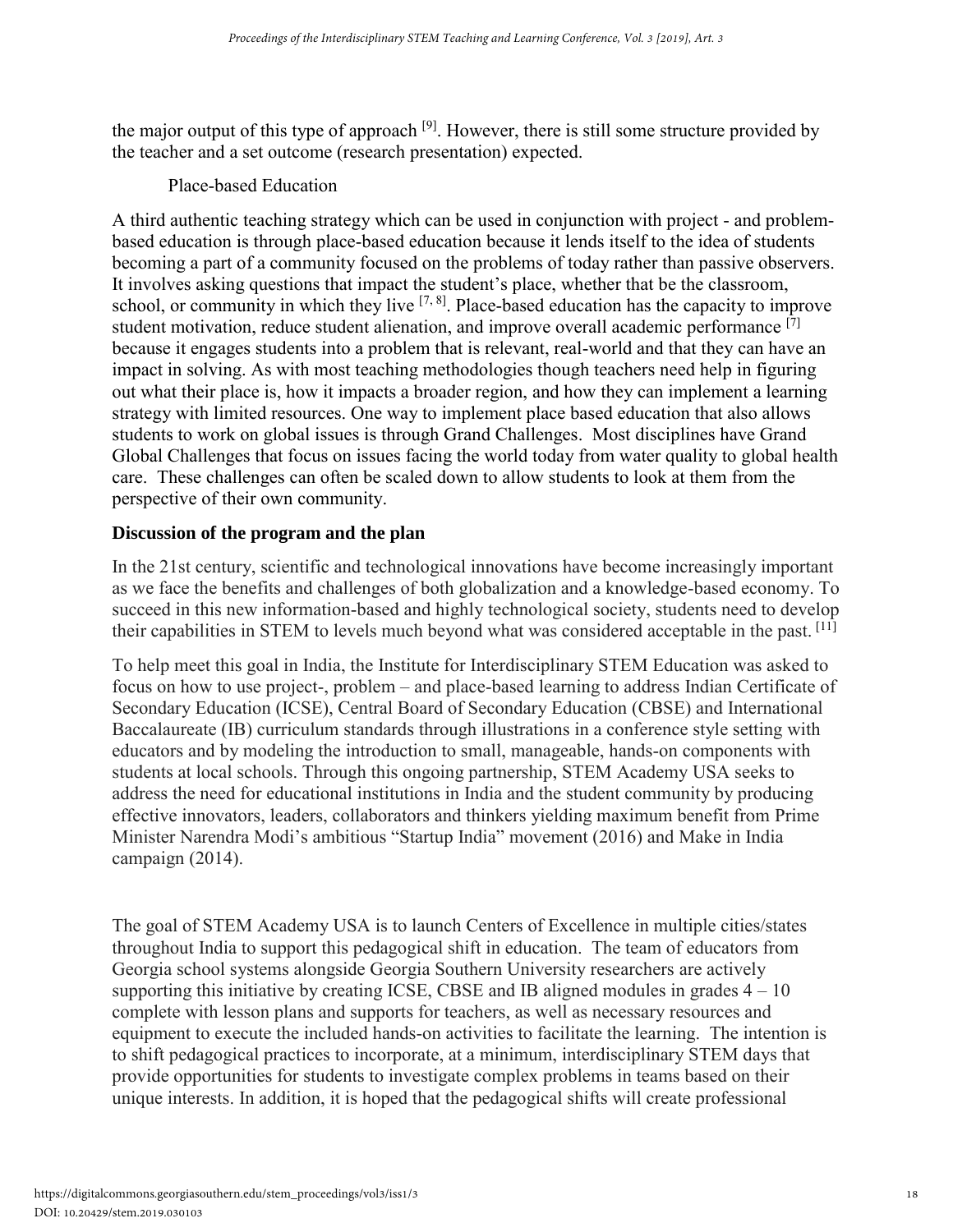learning communities of teachers across disciplines that become a part of the school culture. In addition, STEM USA has a strong focus and mission on empowerment of girls and women through STEM education.

To meet these goals, STEM Academy USA asked Georgia Southern University's Institute for Interdisciplinary STEM Education (i<sup>2</sup>STEM<sup>e</sup>) to collaborate in developing a one-day launch with a team of educators from K-12 schools (DeKalb and Newton County Schools) and an executive from a technology think tank from Oklahoma, NextThought. The marketing executive from STEM Academy USA, Dr. Amitabh Sharma relayed that

*Indian School/College Principals, Directors, Owners, Teachers have dabbled with STEM yet akin to the US, there is no structure. So, our unique proposition would be to lend a semblance of structure to the STEM implementation that we are purportedly endeavoring to usher in India and this would have to be our concerted and emphatic drive thru the 4 sessions in Mumbai, Hyderabad, Chennai and New Delhi. This will attract attention and hopefully enable us to graduate to the next step of bringing our STEM solutions to Indian academia.*

The project was launched in September 2016 with the first group of researchers conducting a 2 week professional development tour in India. After a successful visit in September 2016, an after-action review was held for the team at Georgia Southern University. Decisions were made to offer a follow-up webinar for schools interested in moving forward after the initial introduction and to provide tools to define projects and problems to meet their specific needs. The team identified modules to focus development energies from grades  $4 - 10$ . Modules were selected that addressed standards across CBSE and IB curriculum. In addition, the decision was made for the team to embark on a second trip to India, based on interest from schools and government officials in various states, for a more intensive professional development.

During the course of the next several months, i <sup>2</sup>STEM*<sup>e</sup>* began work to expand the team of invested researchers in the project in preparation for additional professional development both directly to educators and for the creation of a train-the-trainer model to support the centers for excellence in tandem with providing support and oversight of curriculum development. The strategic vision for the STEM Academy USA centers for excellence in India is aimed towards providing a cadre of trained STEM instructors, India based Master Trainers to collaborate directly with India school teachers during implementation, and facilitate educational institutions to adopt STEM methodology in a student-centered authentic teaching and learning environment.

In July 2017 a second team was sent to Mumbai, Kolkata, Chennai and New Delhi to conduct a more intensive, 3-day professional learning sessions with teachers. The 3-day experience provided time for teachers to engage in Grand Challenges directly linked to their place. For example, in Kolkata teachers engaged in a challenge to improve one habitat in the Alipore Zoological Garden. Through this process, teachers developed lesson plans which they then introduced to their students with assistance from the STEM Academy USA team. During both of these professional development deliveries, the team dealt with barriers and successes along the way.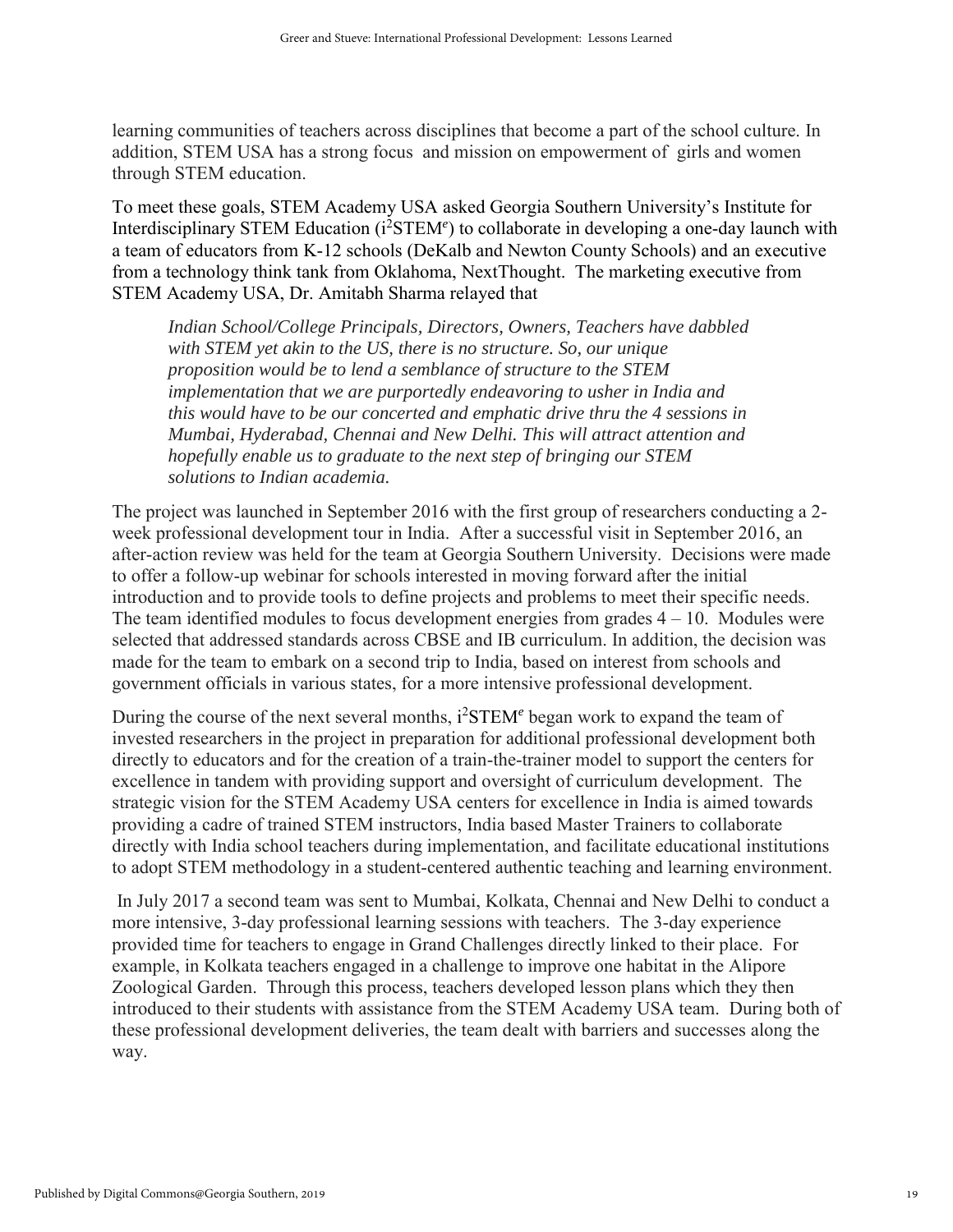#### **Barriers and successes to implementation**

Schools around the world are faced with similar barriers to education and India is no exception. Just like in the United States while there are pockets of excellent STEM teaching and learning taking place, more often than not, STEM teaching is done is content isolation, with little time for teachers to co-plan. In addition, many schools and students are under pressure to improve testing scores which leaves little time for students to fully explore, engage, and examine topics before moving on to the next one. Knowing these barriers and similarities exist allows the researchers to develop a professional development that would challenge the teachers but also be respectful of the idea that change does not happen overnight.

Working with a foreign culture can be both a rewarding and stressful experience. There are subtle nuances of culture that must be lived to be understood. As educators familiar with one system and way of communicating is critical that providers adopt an ability to "go with the flow" and make every effort to adapt to the culture of the host country. In a country like India where, despite modernization and western world views, the residual effects of a centuries old caste system may still be felt, understanding ones place becomes even more crucial. Expectations of both providers and hosts can seem at odds with getting the work done in some instances when dealing with a system unfamiliar to the Western world. However, this same barrier can provide a great success when approached with a desire to understand and a respect for the culture.

In addition, to the cultural barriers, communication is a key factor that can be both a barrier and success. Making sure expectations are clear from the outset, listening to both the needs and desires of all parties involved, and planning in advance are crucial for a successful implementation.

Perhaps one of the biggest barriers faced in the implementation is the time factor. The team of STEM Academy USA hosts desires to bring this teaching to as many teachers as possible and therefore the educators were jumping between states in India every three days and at times felt rushed to provide the PD. Efforts to indicate that more time is needed in each state have been met with mixed reactions. However, the partners are listening, and it is believed they see the need for more time. This is an on-going discussion between the partners as there are competing priorities for different team members (some want to seek funding, some are concerned with curriculum development, some are focused on teacher PD). Making sure that clear goals and objectives are outlined, and action steps are clear helps to minimize these barriers from the frontend.

There are many more lessons learned from starting a program like this from the ground up. Primarily there are issues of funding, but there are also concerns of intellectual property in the development of curriculum, issues of compensation, resource allocation and mission creep to name a few. However, each of these can be addressed by focusing on a respectful partnership where questions can be asked, and lessons can be learned by all members of the team.

#### **Next steps**

A channel partner in New Delhi was secured and the development of the first 21 modules began with an anticipated delivery date of January 2018. Since its inception, the curriculum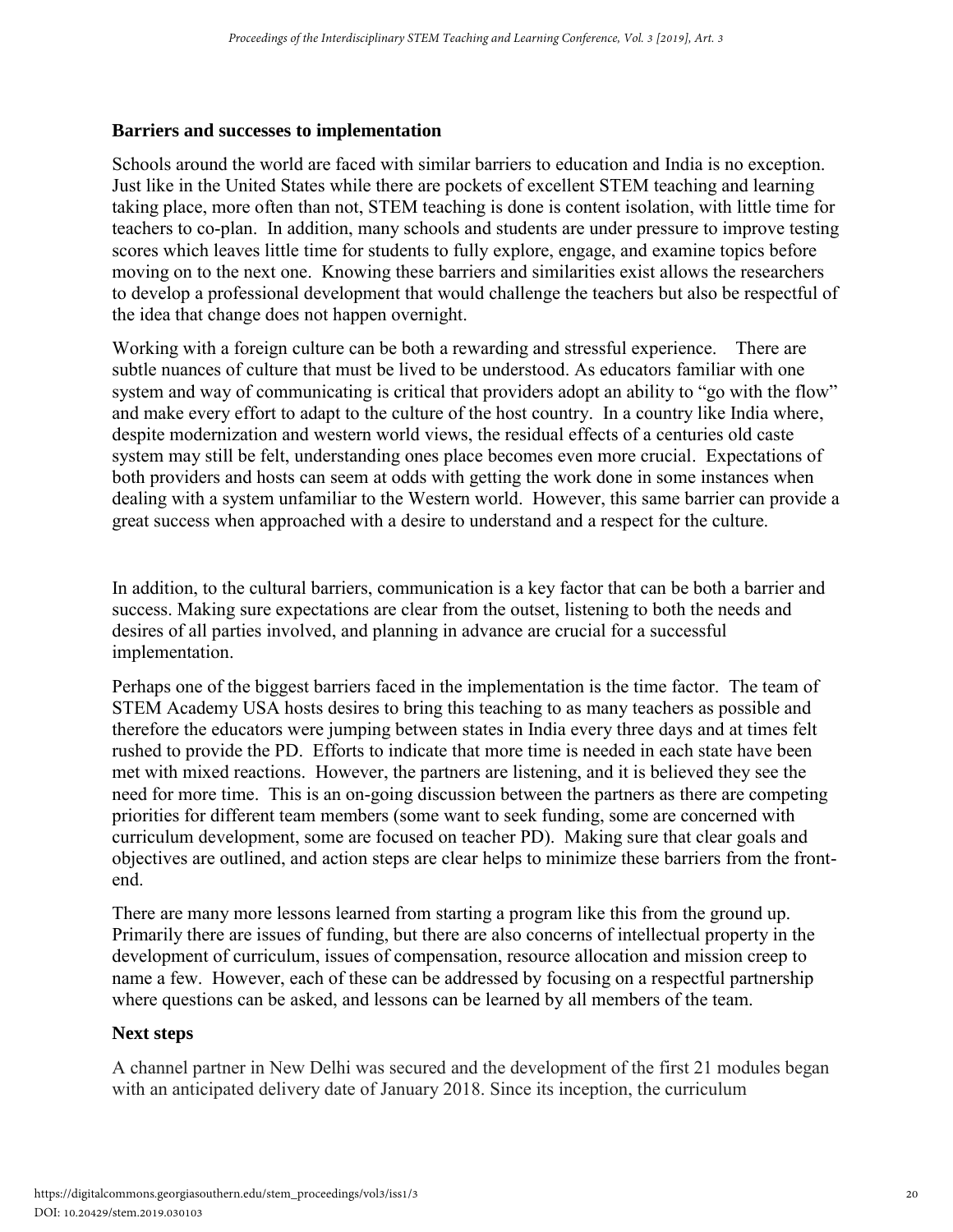development team has expanded to include six Georgia Southern University Faculty, seven K-12 educators from a variety of Georgia school systems (DeKalb, Newton, Gwinnett) and two industry partners. STEM Academy USA keeps as a part of their core mission the development of curriculum resources that reflect customization and flexible adaptation to varying needs in Indian schools. A next trip to India to reveal the modules and provide the initial train the trainer development in the first Center of Excellence, in New Dehli, is in the planning stages.

In addition, the STEM USA team is anticipating bringing 20 teachers to the United States for a month-long intensive professional development experience in May 2018. It is important to have teachers experience learning in an environment which will give them time to adopt the new ways of teaching and go in-depth in the planning stages for students.

#### **Conclusion**

International partnerships bring the world to teachers in many countries. Learning to embrace the barriers and successes to implementation allows the work to be conducted in an environment of trust of respect. There are still ongoing lessons being learned in our partnership with India but the outcomes are rewarding and provide evidence that with strong commitment international professional development programs can be successful in preparing all students with the skills they need to be successful.